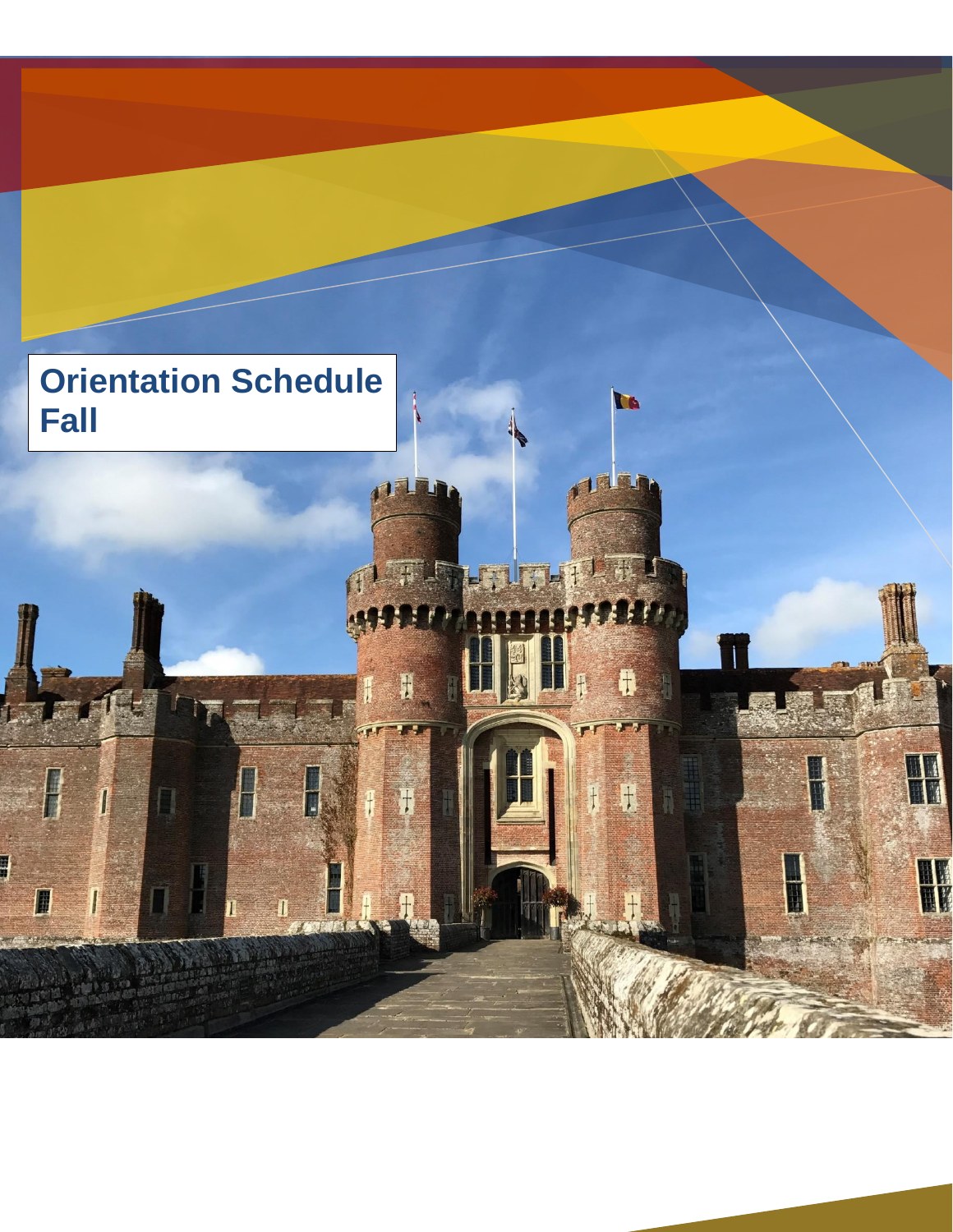# **Welcome to the BISC!**

Orientation is structured to be a time for incoming students to build several relationships that will lead to a students' short and long-term success at the BISC. The events are scheduled in a way that will allow students to meet the people who will be a part of their professional, academic, and personal lives not just for the next four or eight months, but for the duration of your academic endeavors and beyond. Orientation will be the beginning of building a community and support network who can help students process learning, overcome struggle, celebrate success, and grow themselves as person while they also grow their minds. Students will be best served by attending as many of the sessions as they can.

## **Important Notes**

#### **Orientation Groups**

While we encourage all students to engage with one another, there are some sessions where students will need to be divided by group. Students will find a series of lists in the back of this booklet. Ensure you find your name and stay in your assigned group for the duration of the prescribed sessions. Groups were designed with purpose and are based on several factors, including trying to have students engaging with people outside of their community or program.

#### **Emergency Contact Numbers**

During Orientation, there are a couple key numbers you can use in case a concern arises. As you are moving in, if you have a problem with your room or another matter which requires staff assistance, you can reach **Bader Reception** at **01323 834400**.

#### **Electronic Devices**

Ensure all electronic devices are Personal Appliance Tested (PAT) using the form from the welcome folder. If you miss your scheduled PAT testing time, please check in with Bader Reception regarding appliances to ensure they are PAT tested before use. Certain items can be dangerous is used before they are PAT tested.

#### **Stay Connected**

You may find updates regarding Orientation at any of the following social media:



@**QueensBISC** @**QueensBISC** 

The BISC Website is also a useful resource, and is available at **queensu.ca/bisc**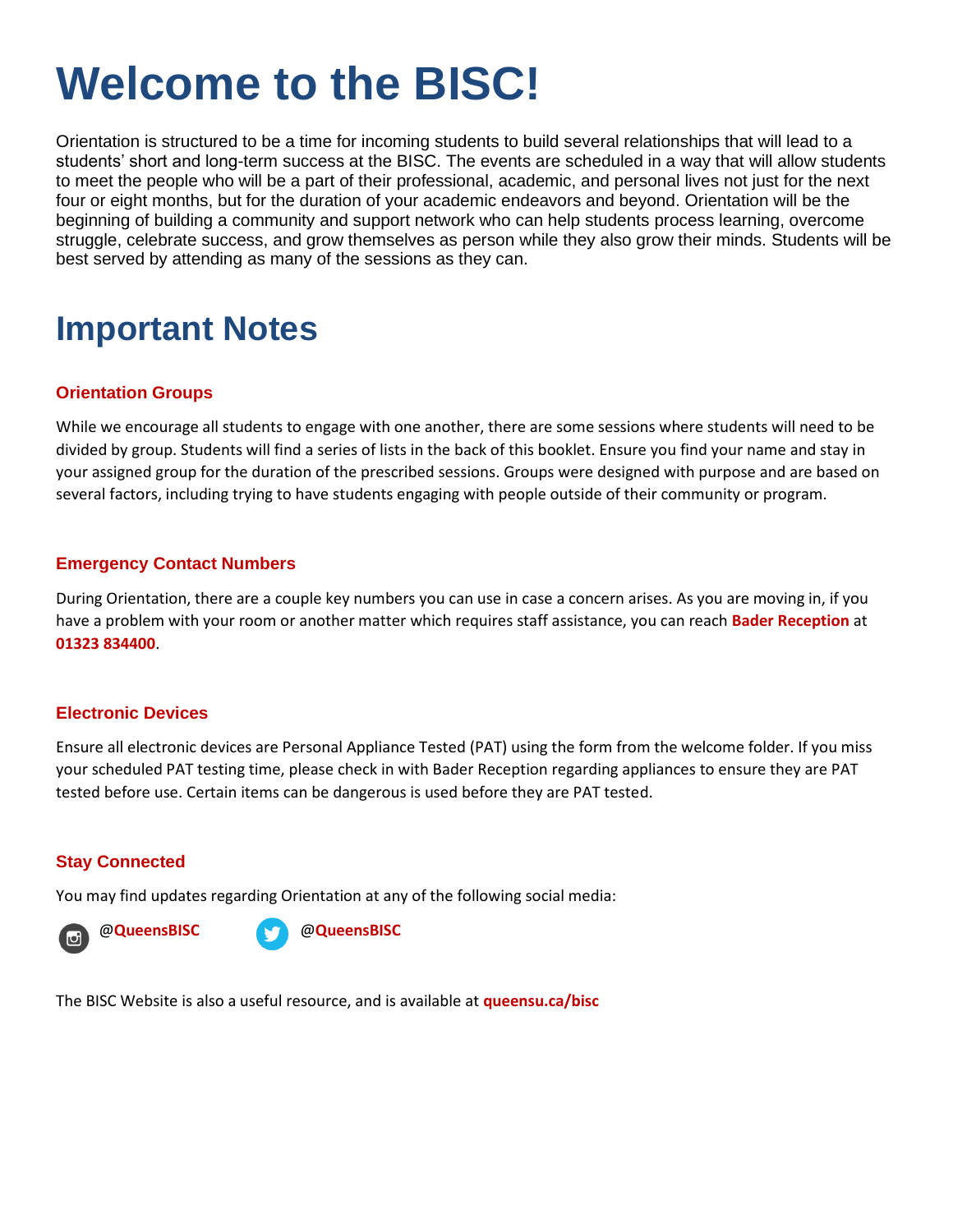### **Thursday 5 th September**

**11:00 – 14:00 Students Arrive 12:00 – 15:30 Lunch Dining Room Coach A: 12:00 – 13:00 Coach B: 13:00 – 14:00 Coach C: 14:00 – 15:00 Upon Arrival PAT Testing Drop-In A2 Lounge** Per the PAT test form in your welcome folder, this is your chance to have appliances certified for use in Bader Hall. Bring anything that connects to the wall to avoid damage to Bader Hall or to your items. **13:00 – 17:00 IT Drop-In LICR Office** Issues connecting to the wifi or with devices should be brought to the LICR Office in the Castle. **13:00 – 17:00 Bader Hall Tours Meet at A2 Lounge** Tour the building you'll be living in to figure out how to use the gym, do laundry, where to study, where to store food, and where community meetings will be held (ie common rooms) **Coach A: 13:30 – 14:30 Coach B: 14:30 – 15:30 Coach C: 15:30 – 16:30 Independent Arrivals: 16:30 – 17:30 17:00 – 20:00 Dinner Dining Room 20:00 – 21:00 Community Meetings A1, C1, D2** Get to know your neighbours! Your community lead and Student Life Coordinator will introduce themselves, run through a bit of the week, transfer some important information, and answer questions. **21:00 – 23:00 Campfire Fire pit** Join the student services team for a campfire, snacks, and mingling! **21:00 – 23:00 Tea with an SLC C1**

Join the student services team for a cup of tea, snacks, and mingling!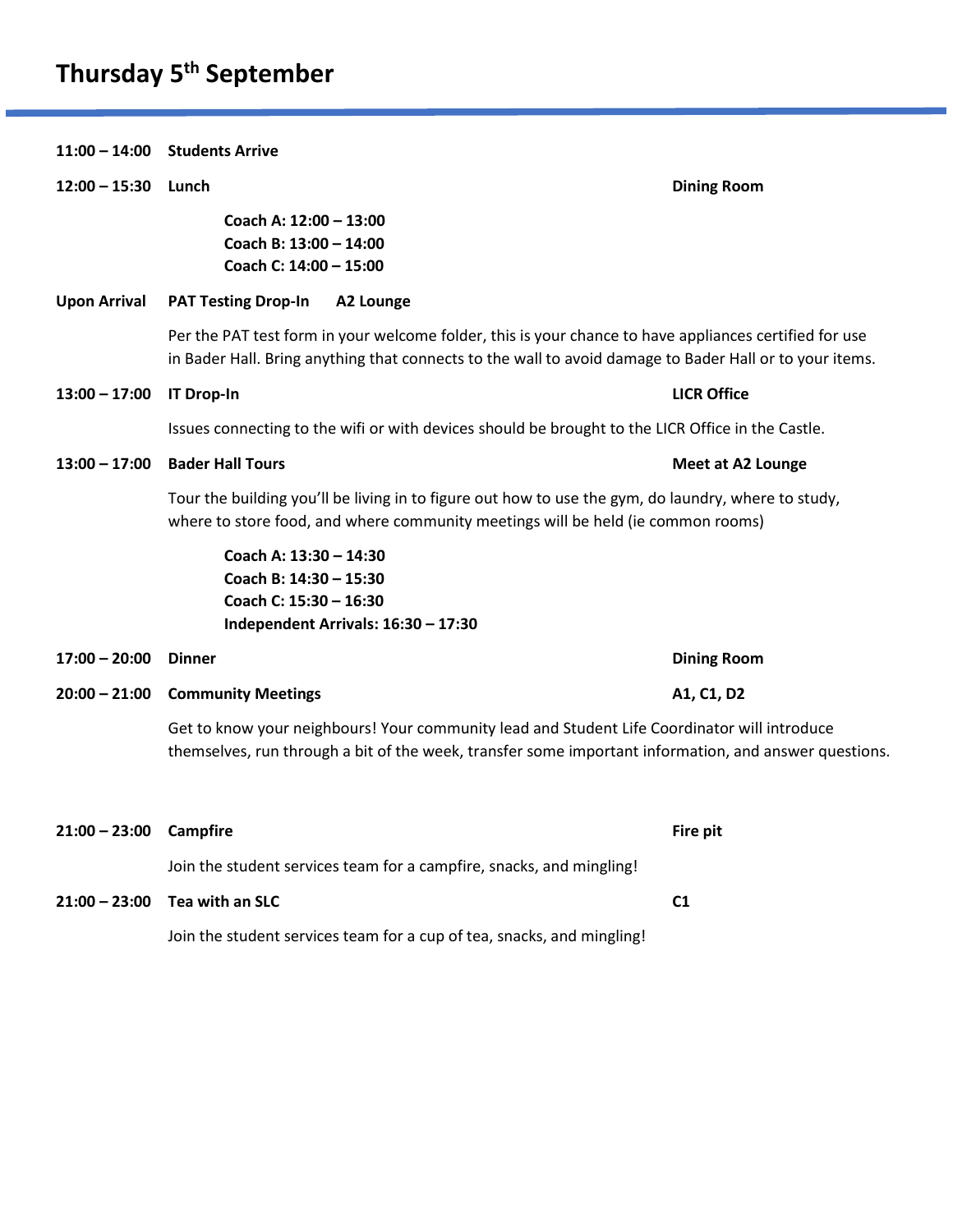### **Friday 6 th September**

| $8:00 - 10:00$  | <b>Breakfast</b>                                                                                                                                                                                                                                                                                                               |                                                                                                                                                     | <b>Dining Room</b> |  |
|-----------------|--------------------------------------------------------------------------------------------------------------------------------------------------------------------------------------------------------------------------------------------------------------------------------------------------------------------------------|-----------------------------------------------------------------------------------------------------------------------------------------------------|--------------------|--|
|                 | <b>Passport Collection and Student Card Distribution</b><br>Passports will be photocopied and returned later in the day. Con-Ed students should also drop off their<br>police check letter. This is done to keep the BISC in compliance with UK Visa and Immigration standards.                                                |                                                                                                                                                     |                    |  |
| $10:00 - 11:00$ | <b>Student Services at the BISC</b>                                                                                                                                                                                                                                                                                            |                                                                                                                                                     | <b>Ballroom</b>    |  |
|                 | The student services team will introduce themselves as well as the many facets of student life offered<br>out of the Student Services office.                                                                                                                                                                                  |                                                                                                                                                     |                    |  |
| $11:00 - 11:30$ |                                                                                                                                                                                                                                                                                                                                | Introduction to the Musicians in Residence                                                                                                          | <b>Ballroom</b>    |  |
|                 |                                                                                                                                                                                                                                                                                                                                | Drs Shelley Katz and Diana Gilchrist are the Musicians in Residence. Learn about the choir and all the fun<br>musical activities planned this year! |                    |  |
| $11:30 - 12:00$ | <b>Safety &amp; Security</b>                                                                                                                                                                                                                                                                                                   |                                                                                                                                                     | <b>Ballroom</b>    |  |
|                 | Student Services team will share some key information related to your safety while a student at the<br>BISC.                                                                                                                                                                                                                   |                                                                                                                                                     |                    |  |
| $12:00 - 14:00$ | Lunch<br><b>Dining Hall</b>                                                                                                                                                                                                                                                                                                    |                                                                                                                                                     |                    |  |
| 13:30-14:00     | <b>Con-Ed Meeting</b>                                                                                                                                                                                                                                                                                                          |                                                                                                                                                     | Seminar 7          |  |
|                 | Please bring your references or place checks as they will be collected at this meeting.                                                                                                                                                                                                                                        |                                                                                                                                                     |                    |  |
| $14:00 - 17:00$ | <b>Campus Services Rotation</b><br>Inclusive Community: An interactive workshop on the first steps in building an inclusive community on<br>campus.<br>NHS & Wellness: You will be registered for the NHS and have an introduction to our wellness Services<br>on campus and in Herstmonceux. *Your passport will be returned* |                                                                                                                                                     |                    |  |
|                 |                                                                                                                                                                                                                                                                                                                                |                                                                                                                                                     |                    |  |
|                 |                                                                                                                                                                                                                                                                                                                                |                                                                                                                                                     |                    |  |
|                 | Finding Course Materials and Classrooms: Sarah Butler, Librarian, will introduce IT, onQ, the library, the<br>Book Stack, and resources available to you, followed by a tour of classrooms.                                                                                                                                    |                                                                                                                                                     |                    |  |
|                 |                                                                                                                                                                                                                                                                                                                                |                                                                                                                                                     |                    |  |
| $14:00 - 14:55$ |                                                                                                                                                                                                                                                                                                                                |                                                                                                                                                     |                    |  |
|                 | <b>Team Red</b><br><b>Team Yellow</b><br><b>Team Blue</b>                                                                                                                                                                                                                                                                      | Last Names $A - G$<br>Last Names H - M<br>Last Names $N - Z$                                                                                        |                    |  |

#### **15:00 – 15:55**

| <b>Team Red</b>    | <b>Inclusive Community</b>                     | <b>Conference Room</b> |
|--------------------|------------------------------------------------|------------------------|
| <b>Team Yellow</b> | <b>Finding Course Materials and Classrooms</b> | Seminar 7              |
| <b>Team Blue</b>   | <b>NHS &amp; Wellness</b>                      | <b>Ballroom</b>        |

**Team Blue Finding Course Materials and Classrooms Seminar 7**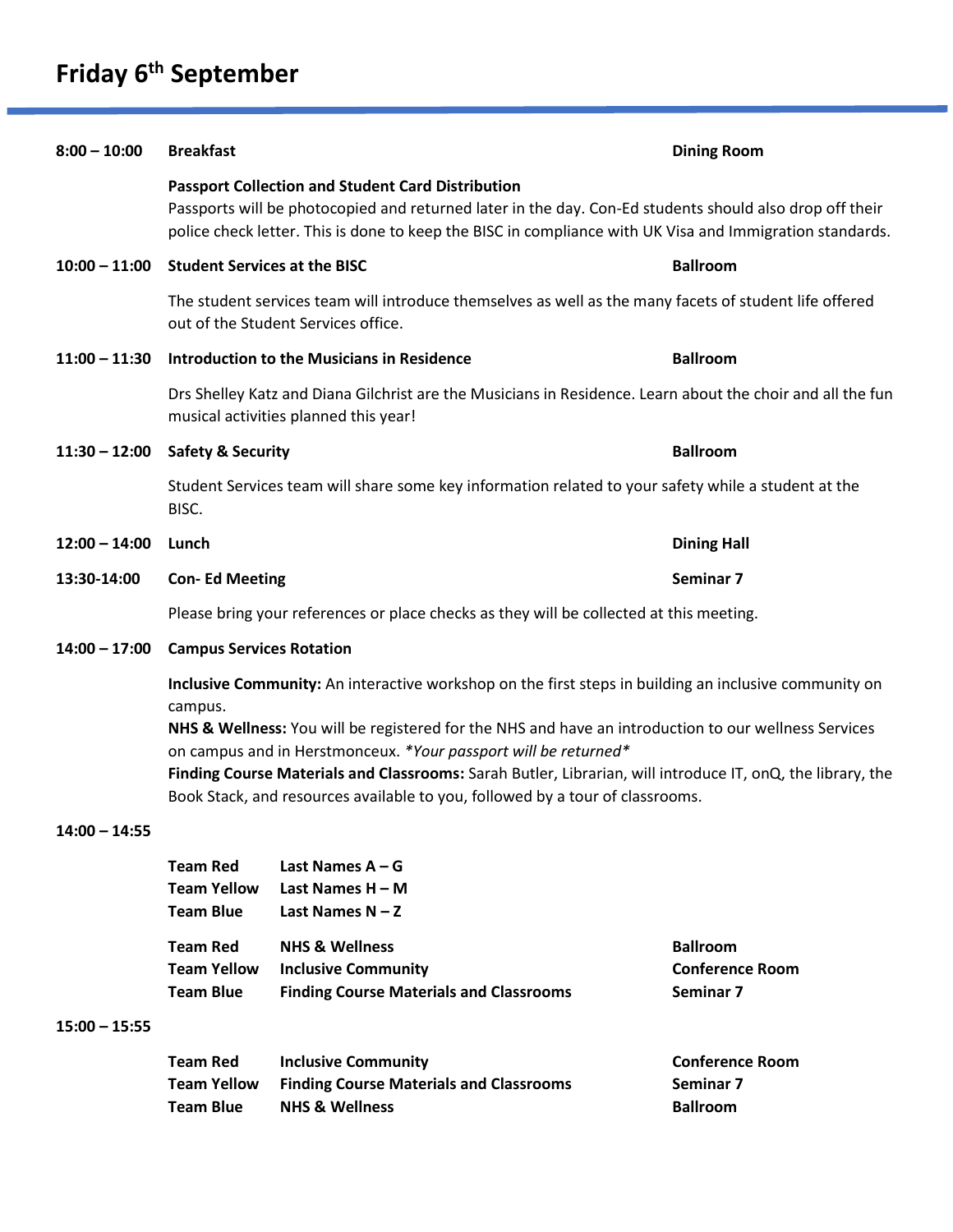|                 | <b>Team Red</b>     | <b>Finding Course Materials and Classrooms</b>                                                     | Seminar <sub>7</sub>    |
|-----------------|---------------------|----------------------------------------------------------------------------------------------------|-------------------------|
|                 | <b>Team Yellow</b>  | <b>NHS &amp; Wellness</b>                                                                          | <b>Ballroom</b>         |
|                 | <b>Team Blue</b>    | <b>Inclusive Community</b>                                                                         | <b>Conference Room</b>  |
| $17:00 - 20:00$ | <b>Dinner</b>       |                                                                                                    | <b>Dining Room</b>      |
| 21:00 - 23:00   | <b>Fast Friends</b> |                                                                                                    | Elizabethan Room /      |
|                 |                     |                                                                                                    | <b>Headless Drummer</b> |
|                 |                     | A fun way to meet fellow students without the pressure. You are sure to make connections here that |                         |

will last all year!

### **Saturday 7 th September**

| $8:00 - 9:15$                                                                                                                                       | <b>Breakfast &amp; Packing personal Lunch</b>                                                                                                                                                                                                                                        | <b>Dining Room</b>              |  |
|-----------------------------------------------------------------------------------------------------------------------------------------------------|--------------------------------------------------------------------------------------------------------------------------------------------------------------------------------------------------------------------------------------------------------------------------------------|---------------------------------|--|
| $9:30 - 19:00$                                                                                                                                      | <b>Volunteering Day/Local Orientation</b>                                                                                                                                                                                                                                            | <b>Meet at Castle Reception</b> |  |
|                                                                                                                                                     | Hop on a coach to learn about your new surroundings. The tour will give you a chance to check out<br>some local cities while learning some history, so don't forget to bring your wallets or camera! You will<br>have approximately 2 hours of free time in Eastbourne and Brighton. |                                 |  |
| $18:00 - 20:00$                                                                                                                                     | <b>Dining Room</b><br><b>Dinner</b>                                                                                                                                                                                                                                                  |                                 |  |
| $21:00 - 23:00$                                                                                                                                     | Elizabethan Room /<br><b>Paint Night</b><br><b>Headless Drummer</b>                                                                                                                                                                                                                  |                                 |  |
| Come and express your creative side by painting your own artwork or a communal art piece. Meet<br>people and have fun. The bar will be operational. |                                                                                                                                                                                                                                                                                      |                                 |  |

### **Sunday, 8 th September**

| $8:00 - 10:00$  | <b>Breakfast</b>                 | <b>Dining Room</b> |
|-----------------|----------------------------------|--------------------|
|                 | $10:00 - 12:00$ Consent Workshop | <b>Ballroom</b>    |
| $12:00 - 13:00$ | Lunch                            | <b>Dining Room</b> |

**13:00 – 15:00 First Year & Upper Year Student Breakouts**

**Welcome to Academics, Academic Advising, & Student Success:** Academic Director Dr Christian Lloyd, Deputy Academic Director Dr Anna Taylor, Student Success and Learning Development Advisor Dr Isabelle Brent, & Academic Advisor Charan Rainford will provide a brief introduction to academic life at the BISC and, will share some actionable tips for making the most of your first week, and will answer those questions that you've have been thinking about all summer.

**Getting Involved at the BISC**: Position specific information session to learn about what you need and how you can volunteer and/or be involved in committees, clubs, student government, or other opportunities.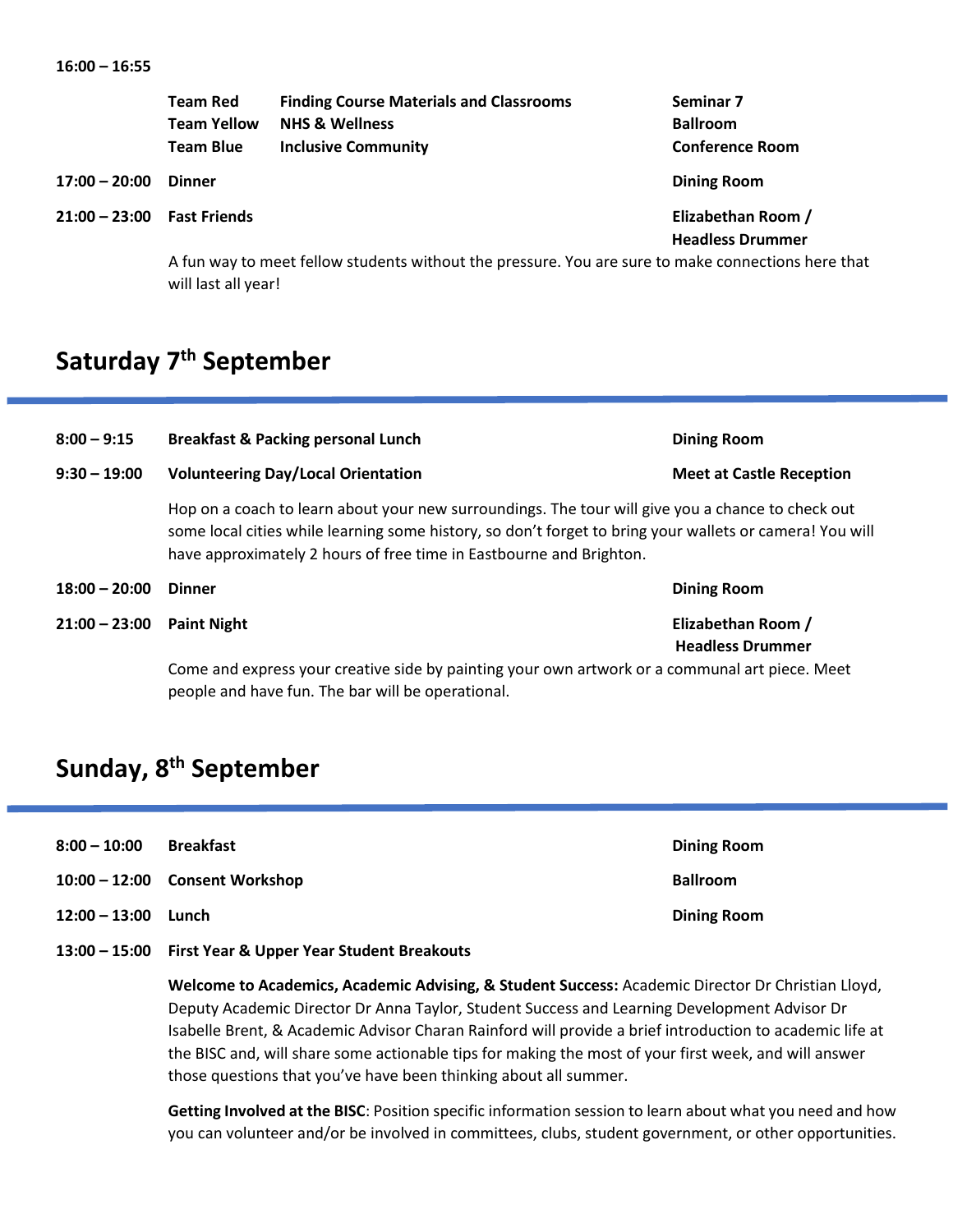**13**:**00 – 14:00**

| $14:00 - 15:00$ | <b>First Year Students</b><br><b>Upper Year Students</b>                                                                                                                                                                                                                                                                          | <b>Welcome to Academics</b><br><b>Getting Involved at the BISC</b>                              | <b>Ballroom</b><br><b>Conference Room</b> |
|-----------------|-----------------------------------------------------------------------------------------------------------------------------------------------------------------------------------------------------------------------------------------------------------------------------------------------------------------------------------|-------------------------------------------------------------------------------------------------|-------------------------------------------|
|                 | <b>First Year Students</b><br><b>Upper Year Students</b>                                                                                                                                                                                                                                                                          | <b>Getting Involved at the BISC</b><br><b>Welcome to Academics at the BISC</b>                  | <b>Ballroom</b><br><b>Conference Room</b> |
|                 | 15:00 - 16:00 Involvement Opportunities Fair                                                                                                                                                                                                                                                                                      |                                                                                                 | Courtyard                                 |
|                 | Interested in Getting involved on campus, or want to talk individually to someone who presented in<br>the previous session? Come to the Courtyard to find out more about all the opportunities at the BISC, in<br>the Community, and with Student Services. Those with tables will include various                                |                                                                                                 |                                           |
| 16:00-16:45     | <b>SLC's Declassified BISC Survival Guide</b>                                                                                                                                                                                                                                                                                     |                                                                                                 | <b>Conference Room</b>                    |
| $16:45 - 17:30$ | <b>Meet your Faculty</b>                                                                                                                                                                                                                                                                                                          |                                                                                                 | <b>Conference Room</b>                    |
|                 | Meet some of the faculty with whom you'll be learning, growing, and sharing the Castle with for the<br>coming semester. This will be your chance to learn more about faculty members, including hearing how<br>they ended up at the BISC, as well as your opportunity to ask questions regarding their courses or<br>backgrounds. |                                                                                                 |                                           |
| $17:30 - 19:00$ | <b>Dinner</b>                                                                                                                                                                                                                                                                                                                     |                                                                                                 | <b>Dining Room</b>                        |
|                 | 19:00 - 20:30 Fall Semester Opening Ceremony                                                                                                                                                                                                                                                                                      |                                                                                                 | <b>Ballroom</b>                           |
|                 |                                                                                                                                                                                                                                                                                                                                   | Ensure to dress smart for a ceremony which include scarfing wine and cheese, and a keypote from |                                           |

Ensure to dress smart for a ceremony which include scarfing, wine and cheese, and a keynote from Friends of Herstmonceux Castle & The BISC Chair, Alan McInnes. Master of ceremonies will be Christian Lloyd, Academic Director.

### **Monday 9 th – Thursday 12 th September**

### **Monday 9 th September – First Day of Classes**

- **11:30 – 13:30 First Day of Classes Photo Taking Courtyard**
- **13:30 – 14:00 Concurrent Education Student Meeting Seminar 1**
- **19:00 – 20:00 Musicianship Ballroom**
- **20:00 - 21:00 Choir Ballroom**
- **Tuesday 10 th September**
- **21:30 – 23:00 Dodgeball Bader Gym**
- **Wednesday 11 th September**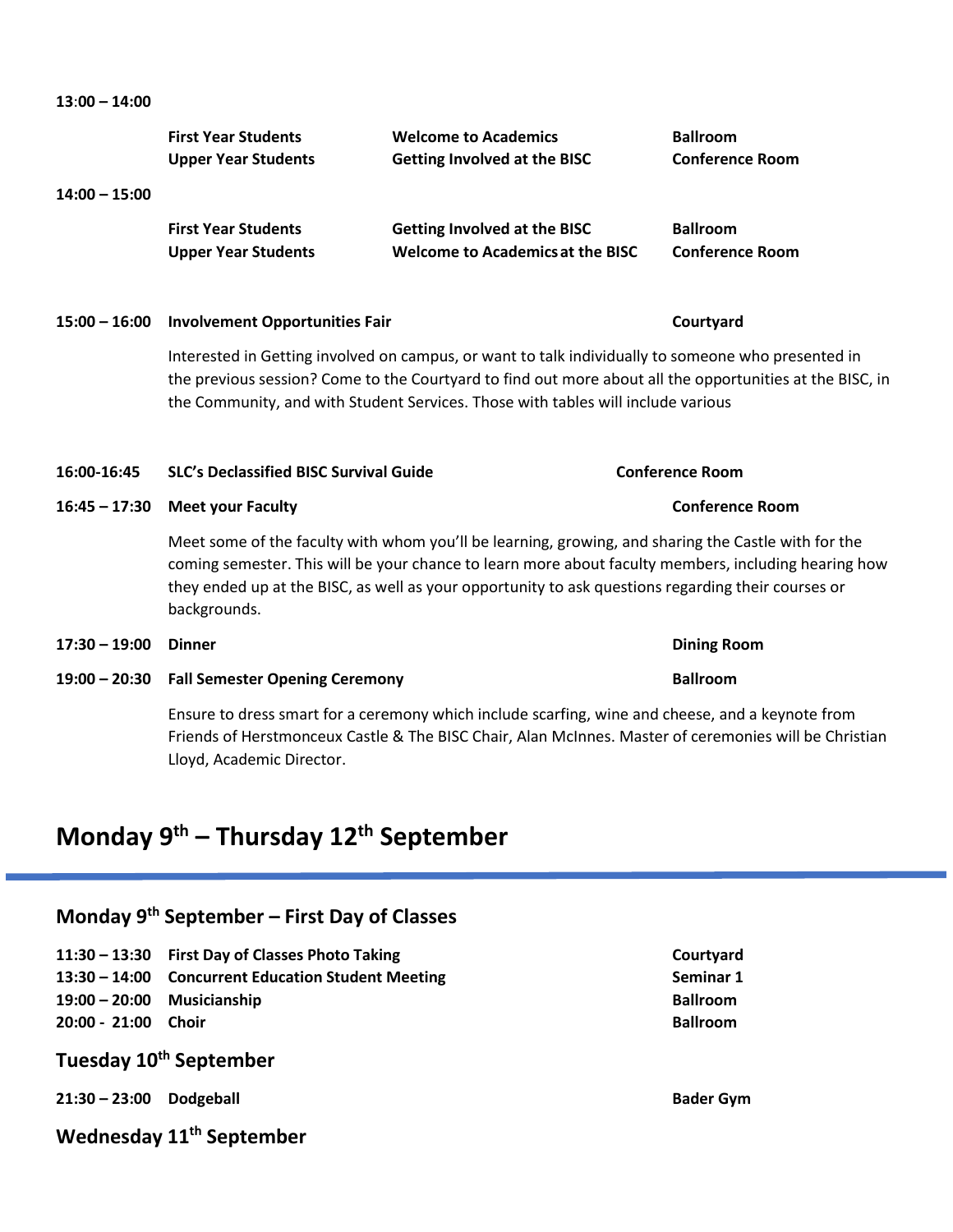#### **22:00 – 23:00 Community Meetings A1, C1, D2**

### **Thursday 12 th September**

#### **21:00 – 23:00 Casino Night Ballroom**

Dress up for a night of fun card games and activities. There are door prizes to be won, with opportunities to earn extra tickets into the door prize drawing.

### **Friday, 13 th September**

Remember to pack for the day, and specifically PGL. Suggested items include active wear, walking shoes, rain coat, hat, water bottle, & sunscreen.

| $8:00 - 10:00$            | <b>Breakfast</b>                                    | <b>Dining Room</b>              |
|---------------------------|-----------------------------------------------------|---------------------------------|
|                           | 10:00 - 11:00 Cultural Adjustment                   | <b>Ballroom</b>                 |
|                           | 11:00 - 12:00 Introduction to Experiential Learning | <b>Ballroom</b>                 |
|                           | 12:00 - 13:00 Quick Lunch & Snack Packing           | <b>Dining Room</b>              |
| 13:00 - 13:30 Walk to PGL |                                                     | <b>Meet at Castle Reception</b> |
| $14:00 - 17:30$           | <b>PGL</b>                                          | <b>Windmill Hill</b>            |
|                           | 17:30 - 18:00 Minibus return to Herstmonceux Castle |                                 |
| $17:00 - 20:00$           | <b>Dinner</b>                                       | <b>Dining Room</b>              |
| $20:00 - 22:00$           | <b>Trivia Night</b>                                 | <b>Headless Drummer</b>         |

### **Saturday, 14 th September**

*Please note, if you have a scheduled ELO today, you are required to attend it. If you do not, you may choose to engage in the following activities:*

| $8:00 - 10:00$  | <b>Breakfast</b><br><b>Dining Room</b>               |                                |  |
|-----------------|------------------------------------------------------|--------------------------------|--|
| $8:00 - 13:00$  | <b>Choose Your Adventure</b>                         |                                |  |
|                 | <b>Minibus runs</b>                                  |                                |  |
|                 | <b>Walk to Herstmonceux</b>                          |                                |  |
|                 | 10:30 – 12:30 Post Office, Convenience Stores, Shops | <b>Meet at Bader Reception</b> |  |
|                 | $15:30 - 17:00$ Croquet & Frisbee                    | <b>Elizabethan Gardens</b>     |  |
| $17:00 - 23:00$ | <b>Headless Drummer Community Social Night</b>       | <b>Headless Drummer</b>        |  |
| $20:00 - 22:00$ | <b>Movie Night</b>                                   | <b>Castle Courtyard</b>        |  |
|                 |                                                      |                                |  |